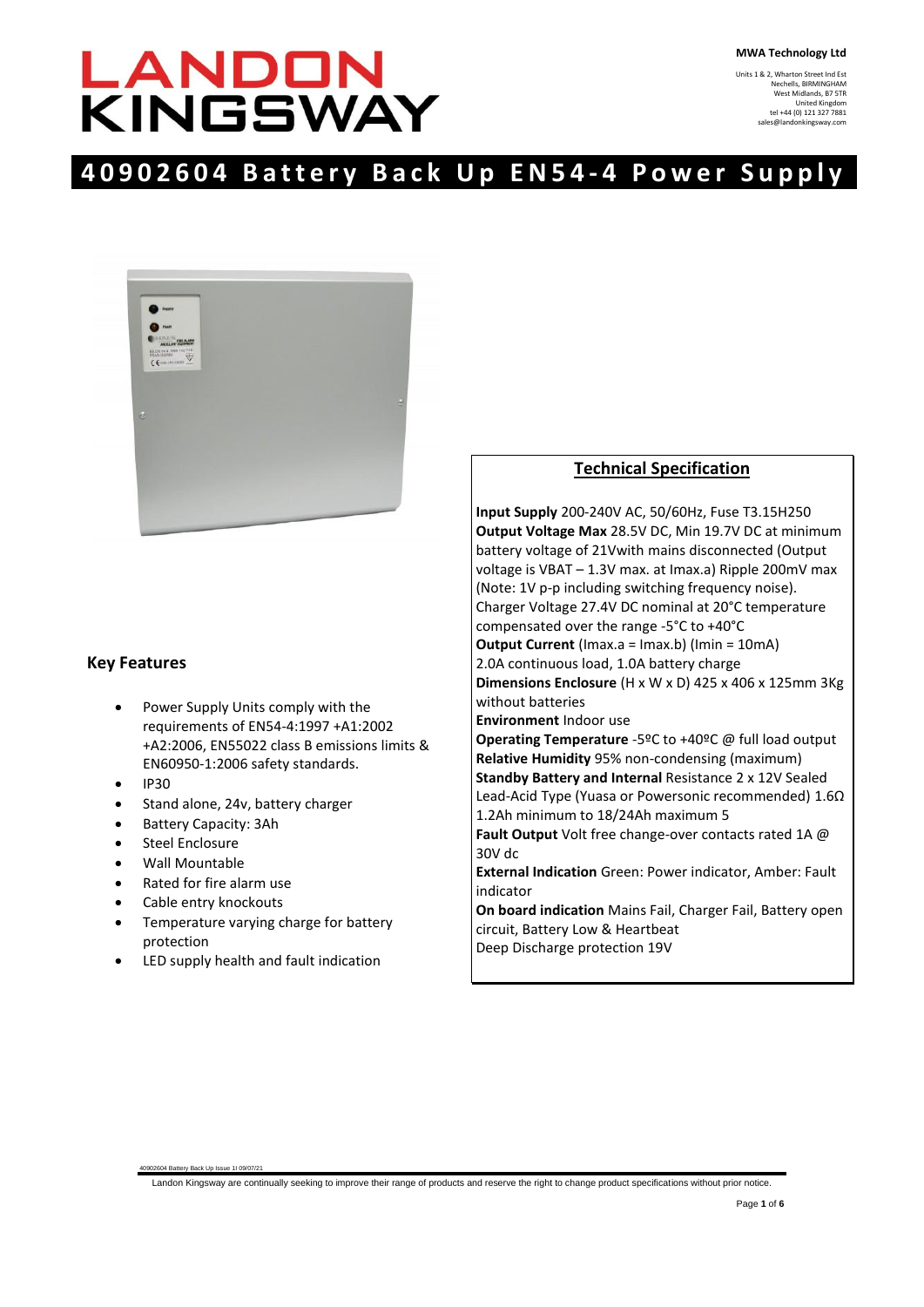#### **Installation instructions**

1. Precautions: It is the responsibility of the installer to ensure suitability of this equipment for the purpose intended, to install it in accordance with EN54 Pt 2 & 4 1988 or local authority requirements and to ensure it is correctly commissioned and maintained by a qualified person.

**WARNING:** Always take full anti-static precautions when handling this electronic equipment. An ESD wrist strap, suitably grounded, should be worn at all times when handling PCBs. These wrist straps are designed to prevent the build-up of static charges, not only within a person's body, but on many other materials. All pcbs should be stored in static shielded bags for safe keeping, when not mounted in the cabinet.

**ONLY** apply the stated supply voltage to the input terminals marked L N

**NEVER** supply any high voltage directly to any PCBs contained in the power supply

**NEVER** mount batteries external to the cabinet

**NEVER** use unsuppressed or unpolarised coils

**NEVER** subject unit to liquids

**NEVER** use a megger or similar test equipment to check cables while they are connected to the Fire Alarm System or any other electronic equipment.

**ENSURE** swarf, brick dust, wire clipping etc. are not allowed to contaminate the PCBs as this can cause severe damage to the circuits.

**ALWAYS** isolate the mains supply before connecting or disconnecting the mains supply lead.

2. Mount the cabinet securely to a wall using the fixing holes provided.

3. Knockouts are provided but the cabinet can be drilled, with care, to accept additional cable entries.

4. Ensure all cables are routed neatly and so to avoid contact with any PCBs or components. All cables should be fastened securely into the terminals provided.

5. Connect 2 x 12vdc SLA batteries in series using the battery cables (including link cable) provided.

6. The minimum cable gland used to wire the equipment must have a minimum flame retardant of 94HB.

7. Mains cable min size 0.75mm

40902604 Battery Back Up Issue 1I 09/07/21

All system wiring should be installed to meet BS5839: Pt 1: 2002 and BS7671 (Wiring Regulations). Other national standards of installation should be used where applicable

#### **Mounting**

Secure the cabinet to the wall using the indented holes in the back box. Ensure that the cabinet is mounted level allowing easy access for service. Mount clear from sources of vibration or shock and ingress of water. External cables should be glanded via pre-formed knockouts at the top or bottom of the box as provided.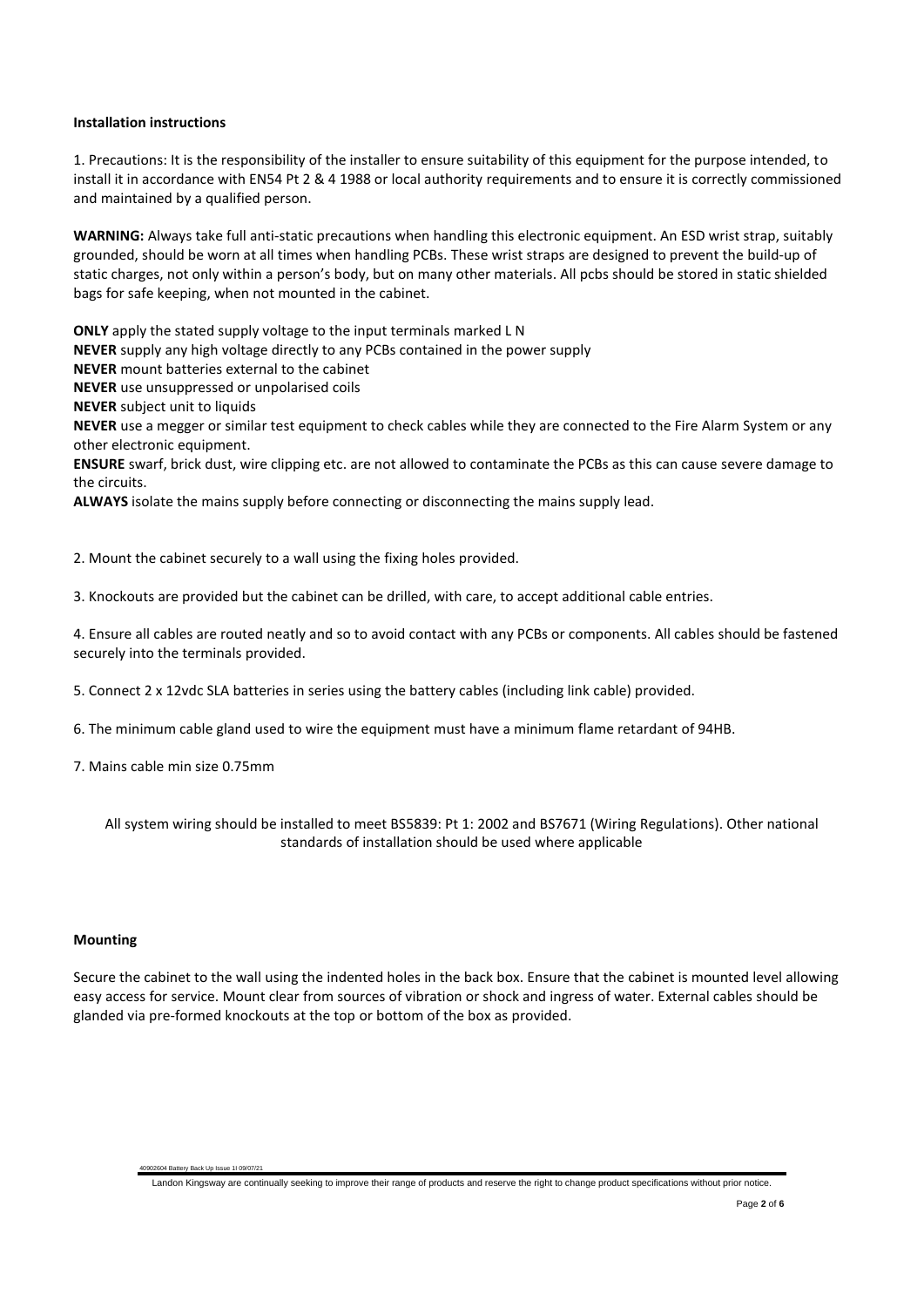#### **Mains connections**

AC Mains Wiring The power supply is classified as Class1 equipment construction and must be earthed in accordance to EN60950 recommendations. Route the high voltage mains AC wiring into the enclosure using a suitable knockout and keeping the AC wiring away from any circuit boards and all other wiring. The panel must be connected to the supply earth through the power cable. The mains input connector is shown in the diagram below. Note the positions of the earth, neutral and live terminal connections. These are clearly marked on the label next to the connector. The connector block contains an integral fuse holder for a 20mm fuse. Secure the mains input wiring using a tie wrap as close to the terminal block as possible. The fuses are rated as follows: T 3.15A H 250V (for all models) Replace with correct rating and specification only. Connect the PSE to the mains supply via a readily accessible, disconnect device (Isolation Switch) and suitable earth fault protection incorporated in the building installation wiring.



# **Output Connections to Load**

40902604 Battery Back Up Issue 1I 09/07/21

Connect the 28V output connections to the load via terminals VO+ & VO– respectively via appropriately rated cable for the output rating: A minimum 0.75 mm<sup>2</sup> NB Maximum cable size is limited to 2.5mm<sup>2</sup>



Landon Kingsway are continually seeking to improve their range of products and reserve the right to change product specifications without prior notice.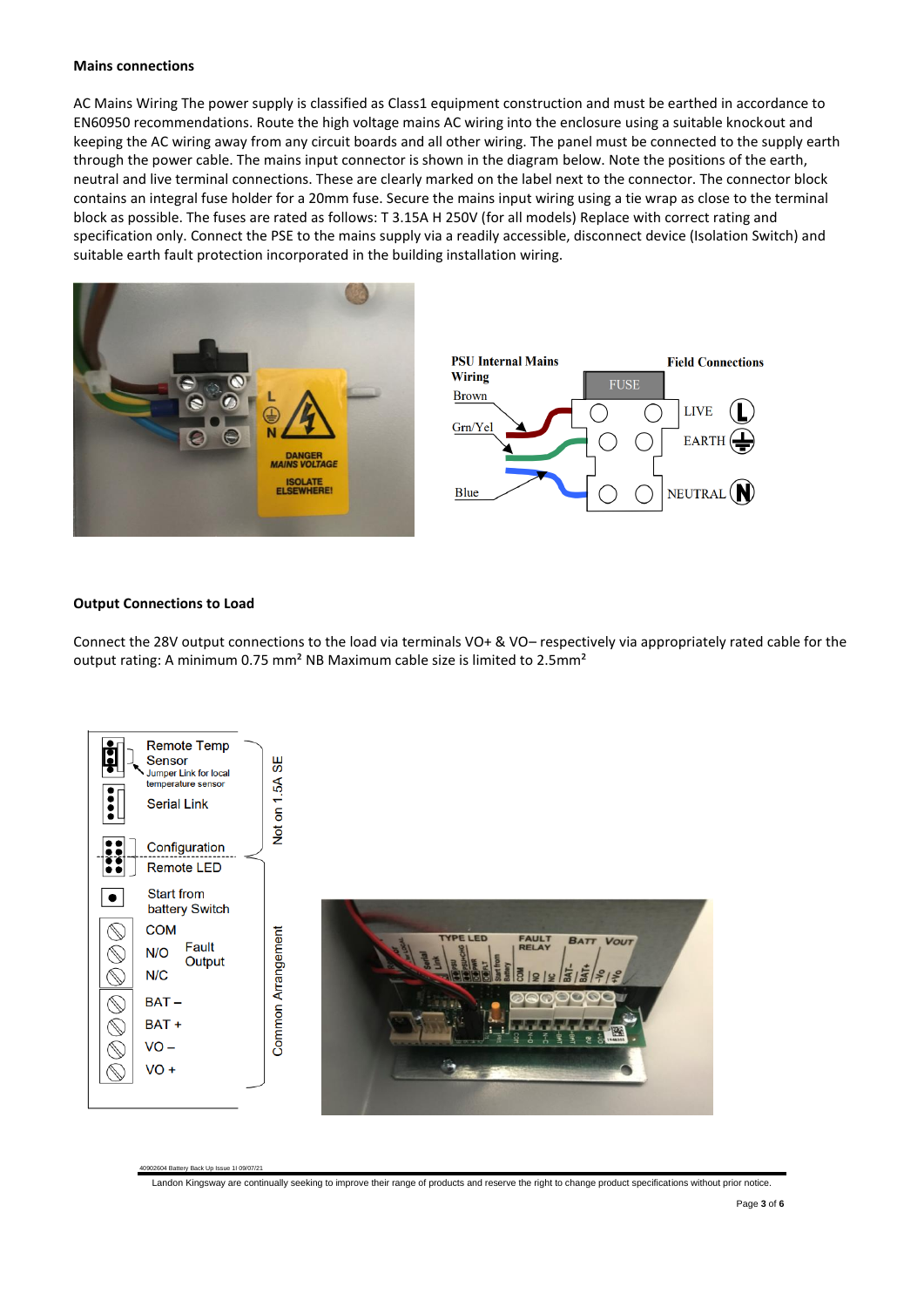Maximum Cable Resistance: The voltage drop on the output circuit should be calculated to ensure that the minimum voltage at the end of the circuit exceeds the minimum required by the device at the minimum PSE output voltage.

The voltage at the end of the circuit is given by:

Minimum Load Voltage = VOUT(MIN) – (ILOAD x RCABLE)

Minimum Output Voltage (VOUT(MIN)) is VBAT(MIN) – 0.5V = 20.5V Load Current (ILOAD) is the sum of the loads presented by the devices. Cable Resistance (RCABLE) is the sum of the cable resistance in both cores x cable length. Cable Resistance (RCABLE) for 1.0mm2 is 0.036Ω / m Cable Resistance (RCABLE) for 1.5mm2 is 0.024Ω / m Cable Resistance (RCABLE) for 2.5mm2 is 0.015Ω / m

# **Output connections to the Batteries**

The system is designed to charge 24V batteries or two 12V batteries connected in series. Refer to diagram. Use the short black connection link to connect the batteries. Use the Red & Black leads provided to connect the batteries to the BAT+ & BAT– terminals on the PSU. Take care to observe the correct polarity and ensure the battery leads do not become shorted together! Mount the batteries on the bottom of the enclosure.



#### **Fault Output Connections**

Power supply/charger fault outputs are provided for in the form of volt free changeover contacts designated COM, N/O & N/C. These are available via three terminal blocks screws – refer to diagram above. The "Fault" relay is held in a normally energised state. It will fail to safety (de-energise) under any power supply/charger "Fault" conditions.

#### **Remote LED indication**

A pin header, J1, provides a means for remote/ external indication of "Power" and "Fault" indications. The Green "Power" indicator will be ON continuously when the power supply is being supplied with mains power. The indicator will flash when the mains supply is off and the power supply is being powered from its battery source. The Amber "Fault" indicator will be ON continuously if any of the Fault conditions listed opposite are present: Note: Faults may not be indicated immediately. They will be indicated within the times permitted in EN54-4 (see opposite for nominal times)

# **Serial Communications**

40902604 Battery Back Up Issue 1I 09/07/21

The unit can be connected to a compatible control panel or other peripheral module for communication of the PSE status and voltage / current measurements. A latching pin header, PL2, is provided. Information is provided with the unit / module where this compatible feature is provided.

Landon Kingsway are continually seeking to improve their range of products and reserve the right to change product specifications without prior notice.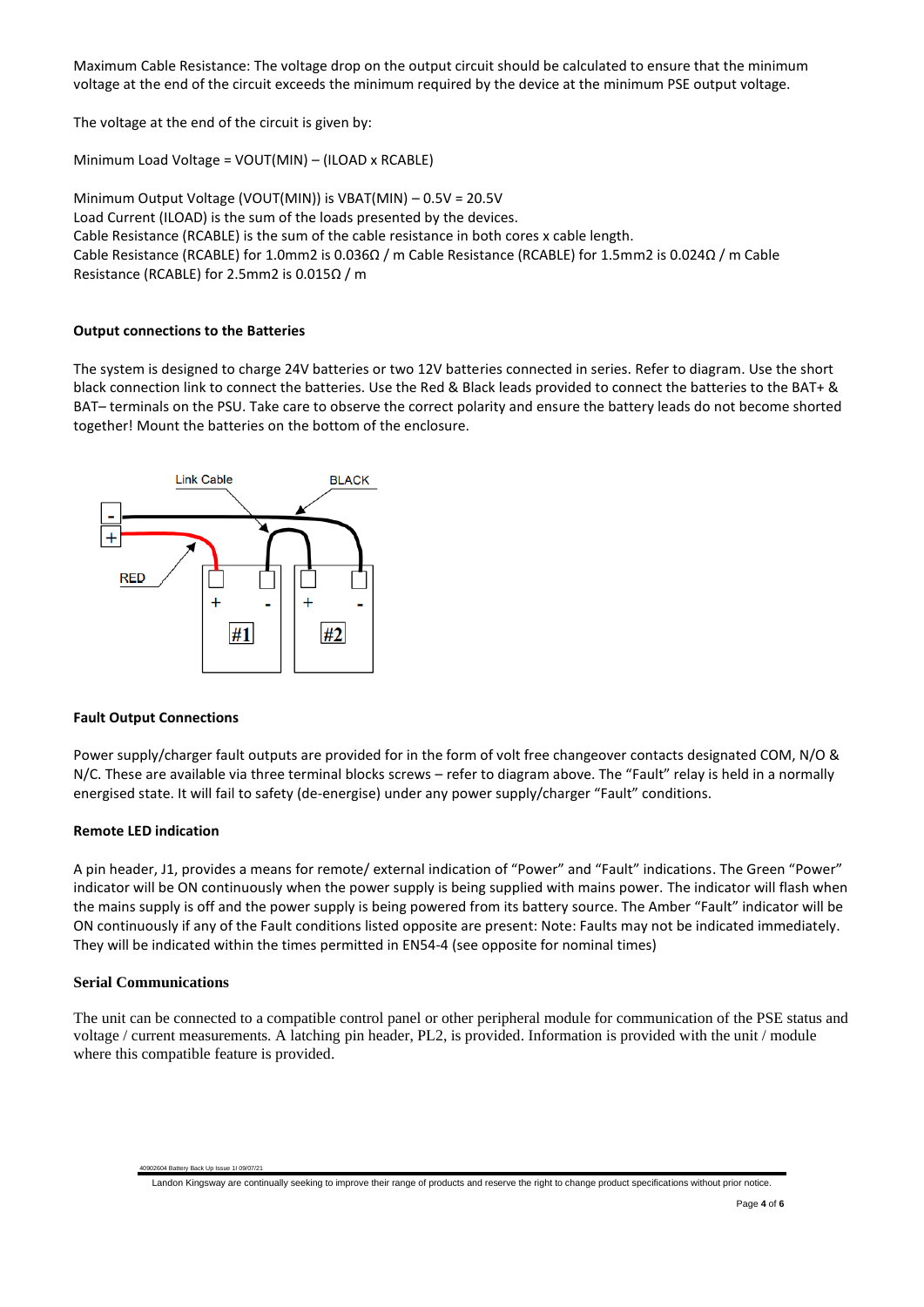#### **Remote Temperature Sensor**

Provision is made for the connection of a remote battery temperature sensor. This is for applications where the modules are installed in rack mount enclosures or in large enclosures and where the batteries are not located immediately next to the module. A latching pin header, PL3, is provided for connection of the temperature sensor – see opposite and below. If a remote temperature sensor is not used, ensure the jumper is fitted to the centre two pins.

# **Testing and maintenance**

When all connections in the Installation section have been made and checked for correct wiring, switch on the mains power supply; the following conditions should occur:

- 1 The green "Power" LED should be ON, the "Fault" LED should be OFF.
- 2 The load should be supplied with power, check this with a voltmeter at the  $-\sqrt{0}$  & +VO terminals, the reading should be between 25 & 28.5 volts.
- 3 The batteries should be charging, check this by connecting a voltmeter across the –BAT & +BAT connections, depending on the state of discharge of the batteries, the voltage should be greater than 24 volts and for batteries approaching their full charge, the output voltage should be approximately 27.4 volts at an ambient temperature of 20°C
- 4 All on-board diagnostic LED indicators should be OFF, the "Heartbeat" indicator should be FLASHING.
- 5 The "Fault" relay should be energised. Check that there is a connection between common and normally open (N/O). This connection should indicate a short circuit when checked with a test meter on the continuity setting. The following table indicates the charger voltage against temperature when the batteries are fully charged.

| <b>Ambient</b><br>Temperature ° C | <b>Charger output</b><br>voltage (minimum) | <b>Charger output</b><br>voltage (Nominal) | <b>Charger output</b><br>voltage (Maximum) |
|-----------------------------------|--------------------------------------------|--------------------------------------------|--------------------------------------------|
| -5                                | 27.90                                      | 28.10                                      | 28.32                                      |
| 0                                 | 27.72                                      | 27.96                                      | 28.20                                      |
| 5                                 | 27.54                                      | 27.80                                      | 28.08                                      |
| 10                                | 27.36                                      | 27.66                                      | 27.96                                      |
| 15                                | 27.24                                      | 27.50                                      | 27.78                                      |
| 20                                | 27.12                                      | 27.36                                      | 27.60                                      |
| 25                                | 27.00                                      | 27.20                                      | 27.42                                      |
| 30                                | 26.88                                      | 27.06                                      | 27.24                                      |
| 35                                | 26.76                                      | 26.90                                      | 27.06                                      |
| 40                                | 26.64                                      | 26.76                                      | 26.88                                      |
|                                   |                                            |                                            |                                            |

# **Maintenance**

40902604 Battery Back Up Issue 1I 09/07/21

Maintenance of the power supply and charger should be minimal. The batteries, however, do have a limited life span and a maintenance program should be in place to determine battery replacement schedules. It is recommended that the charger output should be checked on a yearly basis to ensure the charging characteristics have not drifted.

Standby Batteries Expected Life - 3-5 years at an ambient temperature of 20°C Replacement Schedule - As above. However, note that the expected battery life is shortened by an increase in ambient temperature. The life reduces by 50% for every 10°C rise above ambient. This should be taken into account when assessing battery replacement schedules. Refer to battery manufacturer manuals for further information. Yuasa recommend that batteries, up to 6 months old from date of manufacture, are 'top-charged' prior to installation. To perform the top-charging, use a separate supply and charge at 2.4V per cell (i.e. 14.4V per battery) for 20 hours prior to installing the batteries.

Landon Kingsway are continually seeking to improve their range of products and reserve the right to change product specifications without prior notice.